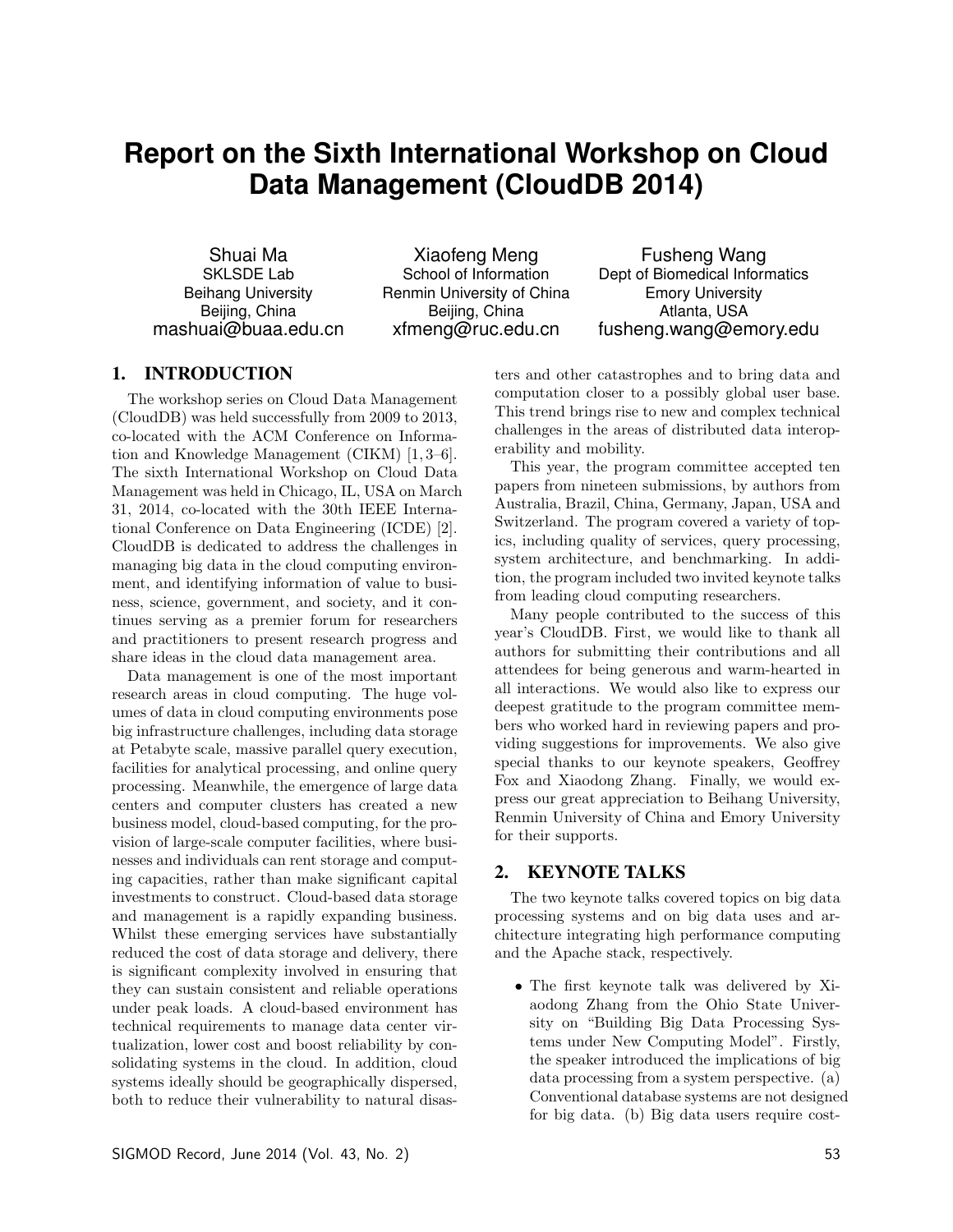effective solutions for their analytics because conventional solutions are not scalable and affordable. (c) System designers and practitioners highly demand various new software tools for big data processing and analytics. (d) Computing paradigm for data processing has been shifted from a scale-up model for high performance to the one for high throughput as the main role of computers becomes data centers. Then, the speaker described how the system community addressed the above mentioned issues with a case study on major technical advancements in Apache Hive, widely adopted by many organizations for big data analytics. In short, the speaker presented a communitybased effort and showed how academic research laid a foundation for Hive to improve its daily operations in production systems.

*•* The second keynote talk was delivered by Geoffrey Charles Fox from Indiana University on "Multi-faceted Classification of Big Data Uses and Proposed Architecture Integrating High Performance Computing and the Apache Stack". The speaker firstly gave a nice introduction of the NIST collection of 51 use cases and their scope over industry, government and research areas. Then, the speaker proposed that in many cases it was wise to combine the well known commodity best practice (often Apache) Big Data Stack (with 120 software subsystems) with high performance computing technologies. Finally, the speaker identified key layers where HPC Apache integration was particularly important: File systems, Cluster resource management, File and object data management, Inter process and thread communication, Analytics libraries, Workflow and Monitoring.

# 3. RESEARCH PAPERS

The ten accepted papers were divided into four sessions on quality of services, query processing, system architecture and benchmarking, chaired by Dr. Ablimit Aji from HP Labs and Prof. Raymond Chi-Wing Wong from the Hong Kong University of Science and Technology.

# 3.1 Quality of Services

The proliferation of cloud computing has attracted the deployment of many applications based on the cloud platforms. This obviously raises the issue that how the cloud providers could support high quality services and eventually lead to the complete satisfaction of all sorts of requirements from the cloud users, e.g., in a pay-as-you-go fashion.

- (1) Paper "Towards Improvements on the Quality of Service for Multi-Tenant RDBMS in the Cloud" by Leonardo O. Moreira, Victor A. E. Farias, Flávio R. C. Sousa, Gustavo A. C. Santos, José Gilvan Rodrigues Maia, and Javam C. Machado. This paper focuses on the multitenant approaches to improving the use of resources, by reducing the operation cost of services, and it proposes an approach to improving quality of service for multi-tenant RDBMS, by employing the migration techniques of tenants, system monitoring, allocation strategy, forecast approach, and benefits of cloud infrastructure to improve performance and reduce provider cost.
- $(2)$  Paper "PolarDBMS: Towards a Cost-Effective and Policy-Based Data Management in the Cloud" by Ilir Fetai, Filip M. Brinkmann and Heiko Schuldt. This paper reports the work in progress PolarDBMS towards a flexible and dynamically adaptable system for managing data in the Cloud. PolarDBMS derives policies from application and service objectives, from which it automatically deploys the most efficient and cost-optimized set of modules and protocols, and monitors their compliance. Further, the modules and their customization are changed at running time if necessary.
- (3) Paper "SLA-driven Workload Management for Cloud Databases" by Dimokritos Stamatakis and Olga Papaemmanouil. This paper focuses on the challenges related to Service-Level-Agreements (SLAs) specification and management, and argues that SLA management for cloud databases should itself be offered as a cloudbased automated service. For this, it talks about the design of a framework that (a) enables the specification of custom application level performance SLAs and (b) offers workload management mechanisms that can automatically customize their functionality towards meeting these application-specific SLAs.

# 3.2 Query Processing

The next three papers investigate query processing in cloud based systems for different types of data, from relational data to graphs to data streams.

(4) Paper "Parallel Join Executions in RAMCloud" by Christian Tinnefeld, Donald Kossmann, Joos-Hendrik Boese and Hasso Plattner. This paper studies the utilization of the processing power of large-scale storage systems for supporting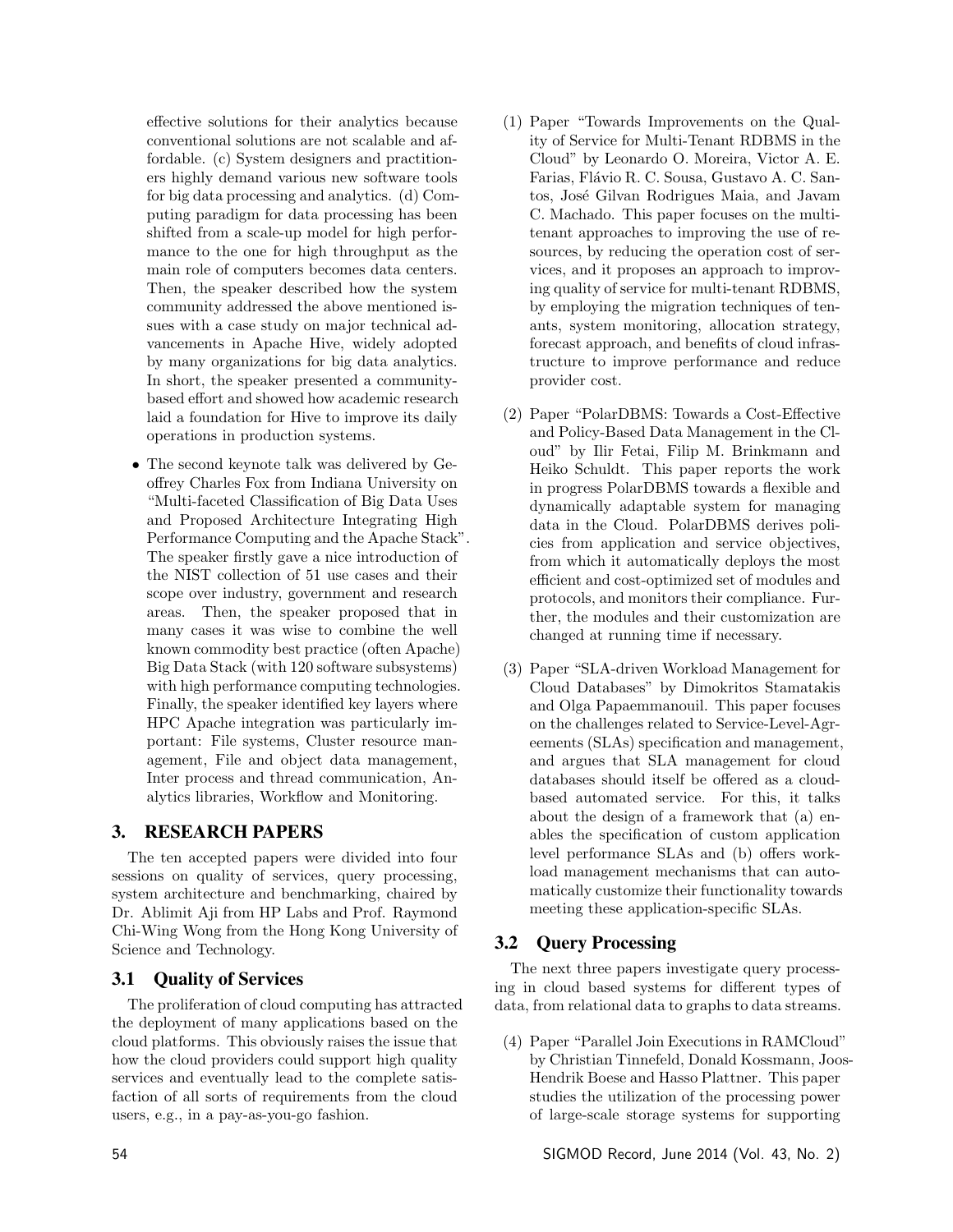query execution, and it evaluates the parallel execution of join operations in Stanford's RAMCloud, a DRAM-based storage system connected via RDMA-enabled network adapters. To do this, a system model is proposed to derive the execution costs for the Grace Join, the Distributed Block Nested Loop Join, and the Cyclo Join algorithm and their corresponding implementations in RAMCloud, together with a set of heuristics for parameterizing the execution of multiple join operations in parallel for maximizing the throughput.

- (5) Paper "Data Stream Partitioning Re-Optimization Based on Runtime Dependency Mining" by Emeric Viel and Haruyasu Ueda. This paper focuses on the optimization of communication cost in distributed data stream processing systems. As programs made of multiple queries can be parallelized by partitioning input streams according to partitioning keys, different partitioning keys for different queries often require intermediary re-partitions, which, as a result, causes extra communication cost and reduces the throughput. It is known that re-partitionings could be avoided by detecting dependencies among the partitioning keys applicable to each query. This paper extends existing (compile-time) partitioning optimization methods by adding a runtime re-optimization module, based on the usage of temporal approximate dependencies among partitioning keys, a type of dependency approximately valid over a sliding window.
- (6) Paper "Neighbor-base Similarity Matching for Graphs" by Hang Zhang, Hongzhi Wang, Jianzhong Li and Hong Gao. This paper investigates approximate graph pattern matching which has various cloud data management related applications.

#### 3.3 System Architecture

The following two papers aim at novel cloud systems that could provide better services to deal with the requirements of various applications.

(7) Paper "Curracurrong Cloud: Stream Processing in the Cloud" by Vasvi Kakkad, Akon Dey, Alan Fekete and Bernhard Scholz. This paper focuses on the stream processing systems in a cloud environment, and describes a novel system *Curracurrong Cloud* that allows the computation and data origins to share a cloudhosted cluster, offers a lightweight algebraicstyle description of the processing pipeline, and supports automated placement of computation among computing resources.

(8) Paper "ORESTES: a Scalable Database-as-a-Service Architecture for Low Latency" by Felix Gessert, Florian Bcklers and Norbert Ritter. This paper first describes three major problems that hinder the applicability of database systems in cloud environments: (a) high network latencies for remote/mobile clients, (b) lack of elastic horizontal scalability mechanisms, and (c) missing abstraction of storage and data models. It then introduces an architecture, a REST/HTTP protocol and a set of algorithms towards solving these problems with a Database-as-a-Service middleware called ORE-STES, which exposes cloud-hosted NoSQL database systems through a scalable tier of REST servers. These together provide database-independent and object-oriented schema design, a client-independent REST-API for database operations, globally distributed caching, cache consistency mechanisms and optimized database ACID transactions.

## 3.4 Benchmarking

Database system benchmarks like TPC-C and TPC-E are very useful on evaluating the performance of DBMS systems. The last two papers study the benchmarking of Web-scale transactional databases and cloud-based tagging services, respectively.

- (9) Paper "YCSB+T: Benchmarking Web-scale Transactional Databases" by Akon Dey, Alan Fekete, Raghunath Nambiar, Uwe Röhm. Cloud service benchmark frameworks like YCSB are designed for performance evaluation of distributed NoSQL key-value stores, which initially did not support transactions. Recent implementations of Web-scale distributed NoSQL systems, such as Spanner and Percolator, offer transaction features to cater to new Web-scale applications. To fix this gap in standard benchmarks, this paper first identifies the issues to be addressed when evaluating transaction support in NoSQL databases. It then introduces YCSB+T, an extension of YCSB, that wraps database operations within transactions, incorporates a validation stage to detect and quantify database anomalies resulting from any workload, and gathers metrics that measure the transactional overhead.
- (10) Paper "Benchmarking Cloud-based Tagging Services" by Tanu Malik, Kyle Chard and Ian Foster. Tagging services have emerged as a